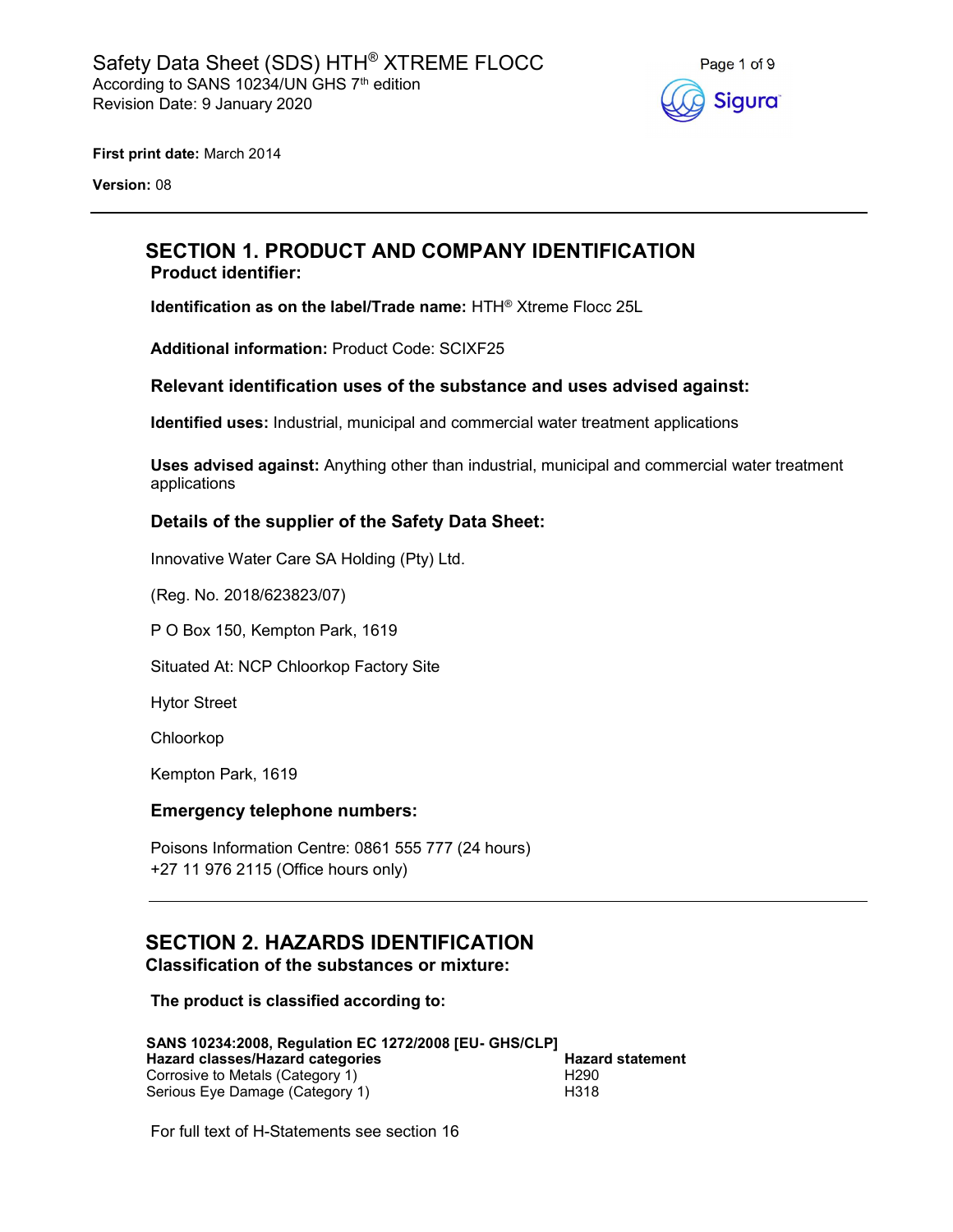

### The most important adverse effects:

The most important adverse physiochemical effects: May be corrosive to metals.

The most important adverse human health effects: Causes serious eye damage.

Label elements:

Hazard pictograms:



Signal Words: DANGER

Hazard Statements: H290 May be corrosive to metals. H318 Causes serious eye damage.

Precautionary Statements: P234 Keep only in original container. P280 Wear eye protection. P390 Absorb spillage to prevent material damage. P310 Immediately call a POISON CENTER or doctor/physician. P305+P351+P338 IF IN EYES: Rinse cautiously with water for several minutes. Remove contact lenses, if present and easy to do. Continue rinsing. P406 Store in corrosive resistant container with a resistant inner liner.

Special labelling of certain mixtures: None known.

Other hazards: None known.

# SECTION 3. COMPOSITION/INFORMATION ON INGREDIENTS

Substance/Mixture: Mixture Ingredients:

| Substance Name (IUPAC)    | CAS-No.   | Concentration % | Classification EC1272/2008           |
|---------------------------|-----------|-----------------|--------------------------------------|
|                           | EC-No.    | by weight       |                                      |
| Aluminium chloride, basic | 1327-41-9 | $80 - 90$       | Metal Corrosive (Category 1) H290.   |
|                           | 215-477-2 |                 | Serious Eye Damage (Category 1) H318 |

There are no additional ingredients present which, within the current knowledge of the supplier and in the concentrations applicable, are classified as hazardous to health or the environment and hence require reporting in this section.

Occupational exposure limits, if available listed in Section 8. For the full text of the H-Statements mentioned in this Section, see Section 16.

## SECTION 4. FIRST AID MEASURES Description of first aid measures:

In case of inhalation: If breathed in, move person into fresh air. If not breathing, give artificial respiration. In case of discomfort seek medical attention.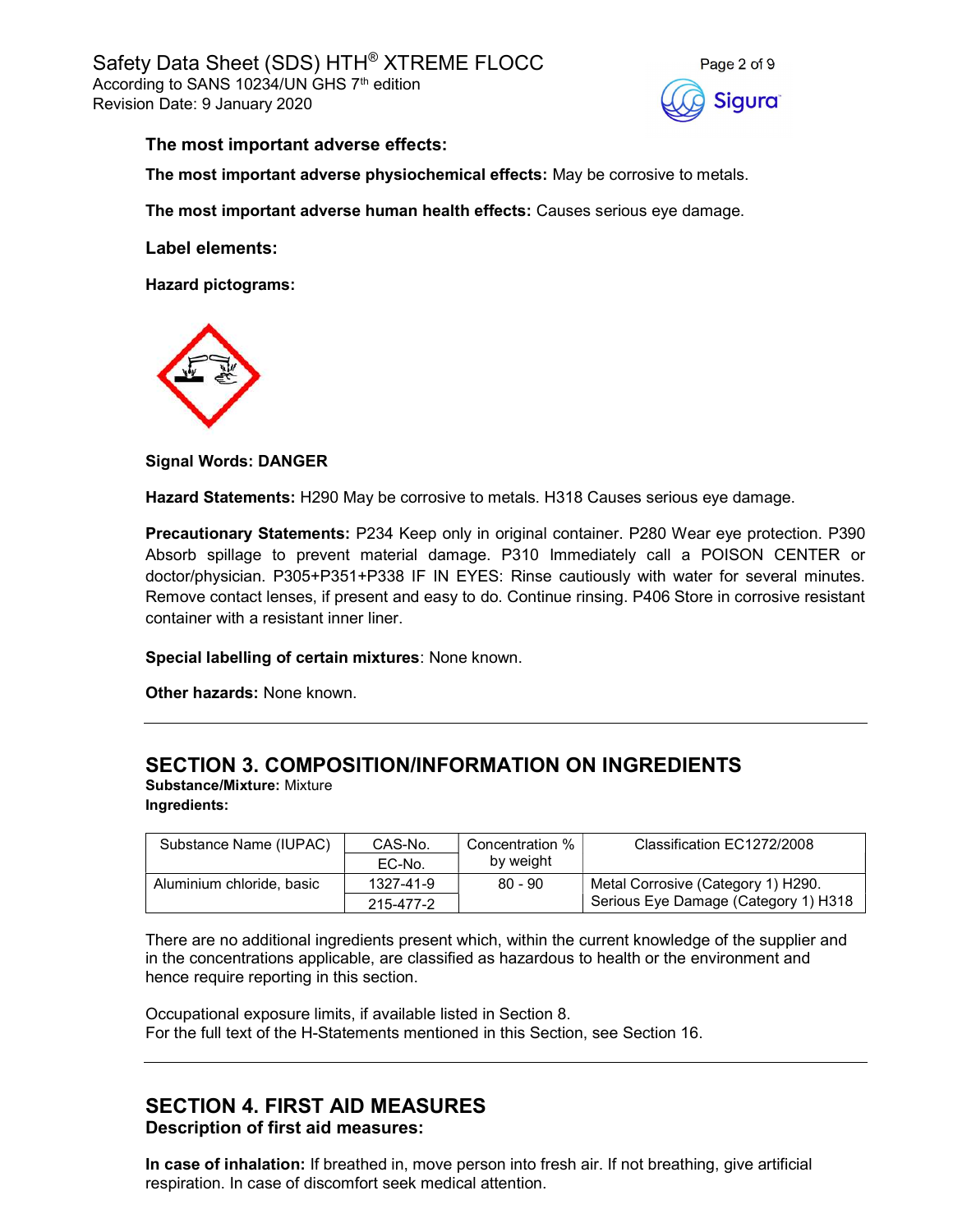

In case of skin contact: Wash off with soap and plenty of water for at least 15 minutes. In case of discomfort seek medical attention.

In case of eye contact: Flush eyes thoroughly with water for at least 15 minutes, lifting lower and upper eyelids occasionally. Remove contact lenses after the initial 1-2 minutes and continue flushing. In case of discomfort seek medical attention.

In case of ingestion: Do NOT induce vomiting. Never give anything by mouth to an unconscious person. Rinse mouth with water. Seek medical attention immediately.

### Most important symptoms and effects, both acute and delayed:

Inhalation: Not known.

Ingestion: Not known.

Skin Contact: Not known.

Eye Contact: Corrosive. Contact can cause blurred vision, redness, pain and severe tissue burns.

### Indication of any immediate medical attention and special treatment needed:

No information available.

## SECTION 5. FIREFIGHTING MEASURES Extinguisher media:

Suitable extinguisher media: Water spray, alcohol-resistant foam, dry chemical or carbon dioxide. Prevent contamination of drains or waterways.

Unsuitable extinguishing media: None known.

### Special hazards arising from the substance or mixture:

None known.

### Advice for fire-fighters:

Evacuate area and contact emergency services. Toxic gases may be evolved in a fire situation. Remain upwind and notify those downwind of hazard. Wear full protective equipment including Self Contained Breathing Apparatus (SCBA) when combating fire.

# SECTION 6. ACCIDENTAL RELEASE MEASURES

Personal precautions, protective equipment and emergency procedures:

For non-emergency personnel: Isolate area. Keep unnecessary and unprotected personnel from entering the area. Avoid inhalation, and contact with skin. Refer to Section 7, Handling, for additional precautionary measures. Use appropriate safety equipment. For additional information, refer to Section 8, Exposure Controls and Personal Protection.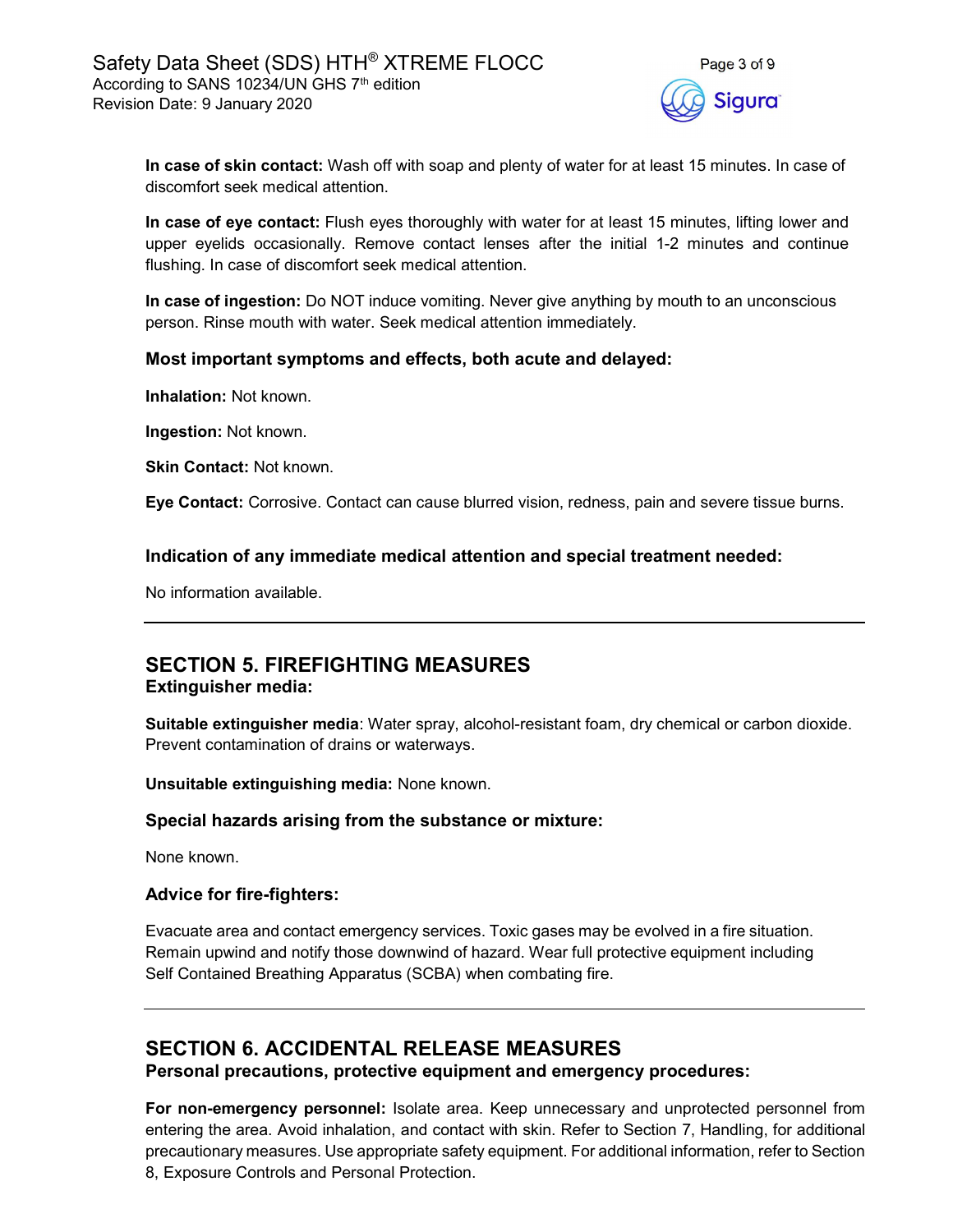

For emergency responders: Remove all sources of ignition. Product is extremely slippery.

### Environmental precautions:

Prevent from entering into soil, ditches, sewers, waterways and/or groundwater.

### Methods for containment and cleaning up:

For small spills: Contain spilled material if possible. Clay, soil or commercially available absorbents may be used to recover any material that cannot be recovered as pure product. Collect in suitable and properly labelled containers. May be neutralized with sodium carbonate.

For large spills: Contain area to prevent spill from spreading. Minimize adverse effects on the environment. Recover as much as possible of the pure product into appropriate containers. Later, determine if this recovered product can be used for its intended purpose. Clay, soil or commercially available absorbents may be used to recover any material that cannot be recovered as pure product.

### Reference to other sections:

See section 7 for information on safe handling.

See section 8 for information on personal protection equipment.

See section 13 for information on disposal.

### Additional information:

None known.

# SECTION 7. HANDLING AND STORAGE Precautions for safe handling:

Protective measures: Observe directions on label and instructions for use. Avoid contact with skin and eyes.

Advice on general occupational hygiene: Do not smoke. Do not eat drink or smoke when handling this product.

### Conditions for safe storage, including incompatibilities:

Keep cool and dry in a tightly sealed container away from direct sunlight. Avoid temperatures above 40°C and below freezing point. Stainless steel, Teflon, polypropylene or polyethylene containers are recommended.

**Specific end uses:** Use only as directed. Store in HDPE, PVC and polypropylene containers.

# SECTION 8. EXPOSURE CONTROLS/PERSONAL PROTECTION Control parameters:

Occupational exposure limits: No data available.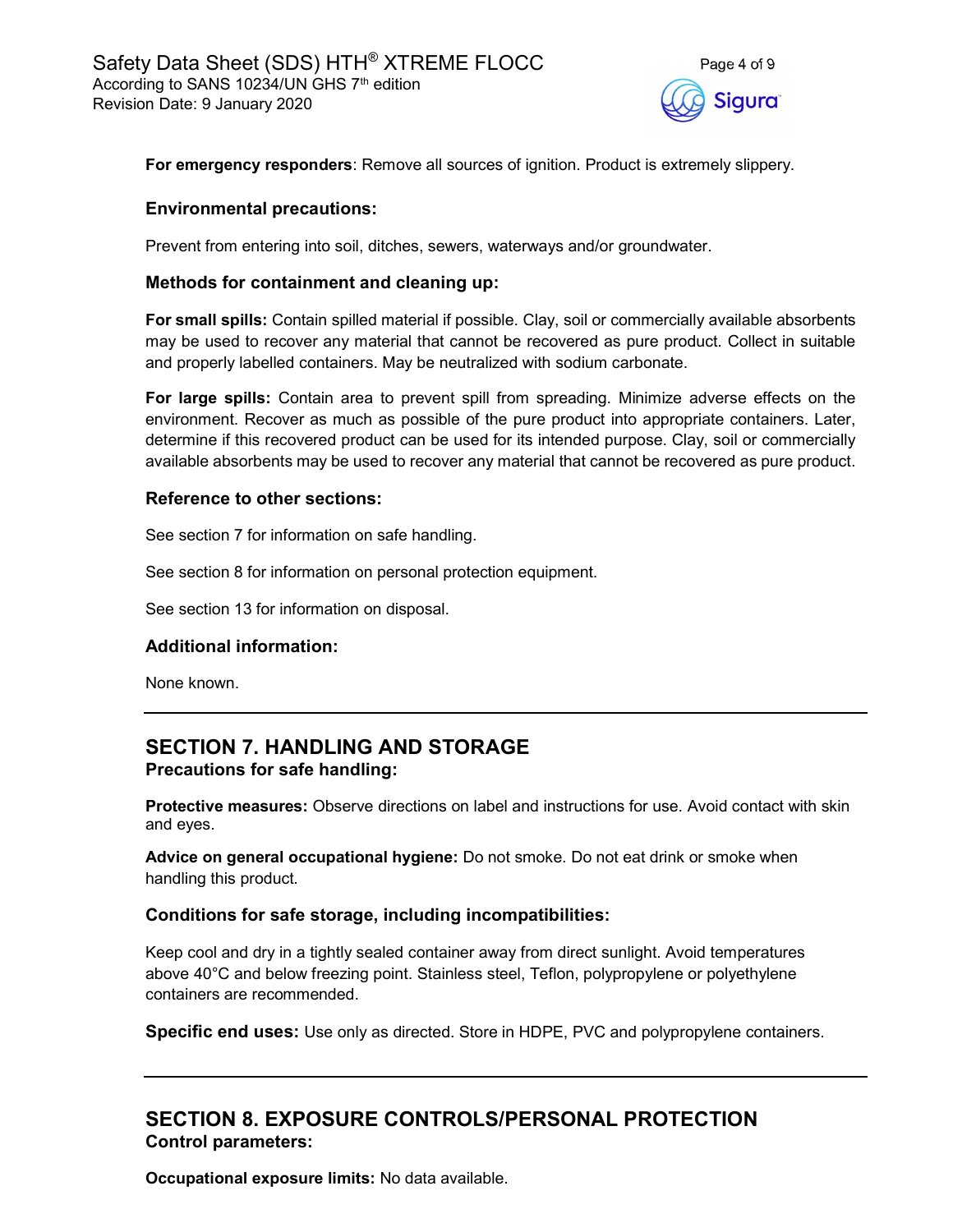

Biological exposure indices (BEI): No data available.

Additional exposure limits under the conditions of use: No data available.

#### Exposure control:

Appropriate engineering controls: Avoid inhalation. Use in well-ventilated areas. Where an inhalation risk exists, mechanical extraction ventilation is recommended.

Individual protection measures, such as personal protective equipment:

Eve/face protection: Use safety glasses. If there is a potential for exposure to particles which could cause eye discomfort, wear chemical goggles.

**Hand protection:** Use chemical resistant gloves. Examples of preferred glove barrier materials include: Butyl rubber, Neoprene, Nitrile/butadiene rubber, Polyethylene, Ethyl vinyl alcohol laminate, polyvinyl alcohol, Polyvinyl chloride.

**Body protection:** Not necessary under normal use.

**Respiratory protection:** Respiratory protection should be worn when there is a potential to exceed the exposure limit requirements or guidelines.

Environmental exposure controls: None required.

## SECTION 9. PHYSICAL AND CHEMICAL PROPERTIES Information on basic physical and chemical properties

Appearance (form): Liquid

Colour: Colourless to slightly hazy.

Odour: Mild odour.

Odour threshold: Not known.

pH : 3.5 – 4.5

Melting point/range (°C): Not known.

Boiling point/range (°C): Not known.

Flash point (°C): Not known.

Evaporation rate: Not known.

Flammability (solid, gas): Not known.

Ignition temperature  $(°C)$ : Not known.

Upper/lower flammability/explosive limits: Not known.

Vapour pressure: Not known.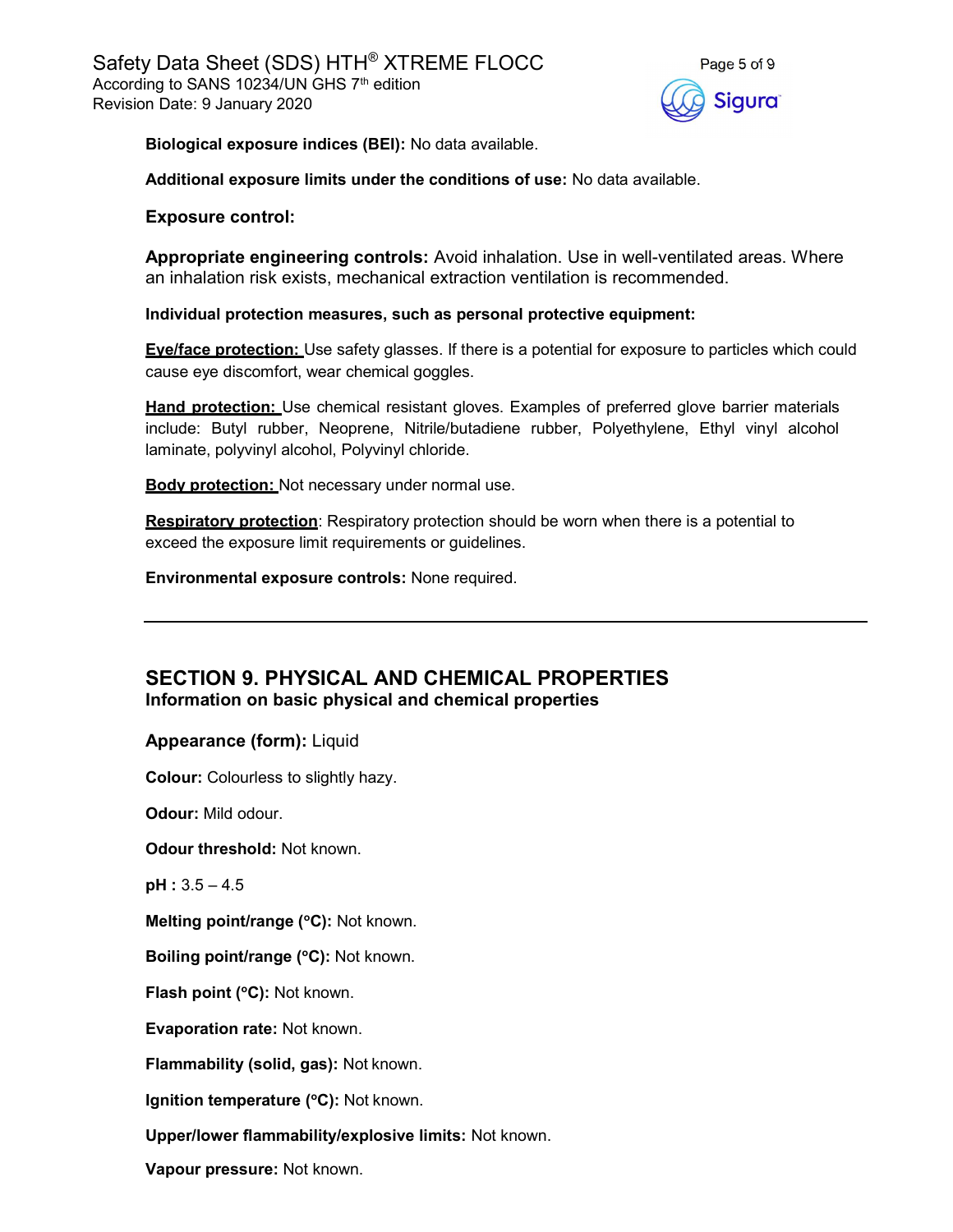Safety Data Sheet (SDS) HTH® XTREME FLOCC According to SANS 10234/UN GHS 7<sup>th</sup> edition Revision Date: 9 January 2020



Vapour density: Not known.

Specific Gravity: 1.3 – 1.4

Water solubility (g/l) at 20°C: Miscible in water.

n-Octanol/ Water partition coefficient: Not known.

Auto-ignition temperature: Not known.

Decomposition temperature: Not known.

Viscosity, dynamic (mPa s): Not known.

Physical hazards:

Corrosive to metal.

#### Other information:

Fat solubility (solvent-oil to be specified): Not known.

Bulk density: Not known.

Dissociation constant in water (pKa): Not known.

Oxidation-reduction potential: Not known.

## SECTION 10. STABILITY AND REACTIVITY Reactivity:

Stable under recommended storage conditions.

### Chemical stability:

Reactive to metal with liberation of hydrogen.

### Possibility of hazardous reactions:

Hazardous polymerization is not expected to occur.

### Conditions to avoid:

Do not store in metal containers. Will corrode iron, copper and aluminium. Avoid strong alkalis products.

 $\mathcal{L}_\mathcal{L} = \mathcal{L}_\mathcal{L} = \mathcal{L}_\mathcal{L} = \mathcal{L}_\mathcal{L} = \mathcal{L}_\mathcal{L} = \mathcal{L}_\mathcal{L} = \mathcal{L}_\mathcal{L} = \mathcal{L}_\mathcal{L} = \mathcal{L}_\mathcal{L} = \mathcal{L}_\mathcal{L} = \mathcal{L}_\mathcal{L} = \mathcal{L}_\mathcal{L} = \mathcal{L}_\mathcal{L} = \mathcal{L}_\mathcal{L} = \mathcal{L}_\mathcal{L} = \mathcal{L}_\mathcal{L} = \mathcal{L}_\mathcal{L}$ 

#### Incompatible materials:

Oxidizing agents.

### Hazardous decomposition products:

Thermal decomposition may liberate hydrogen gas and hydrogen chloride gas.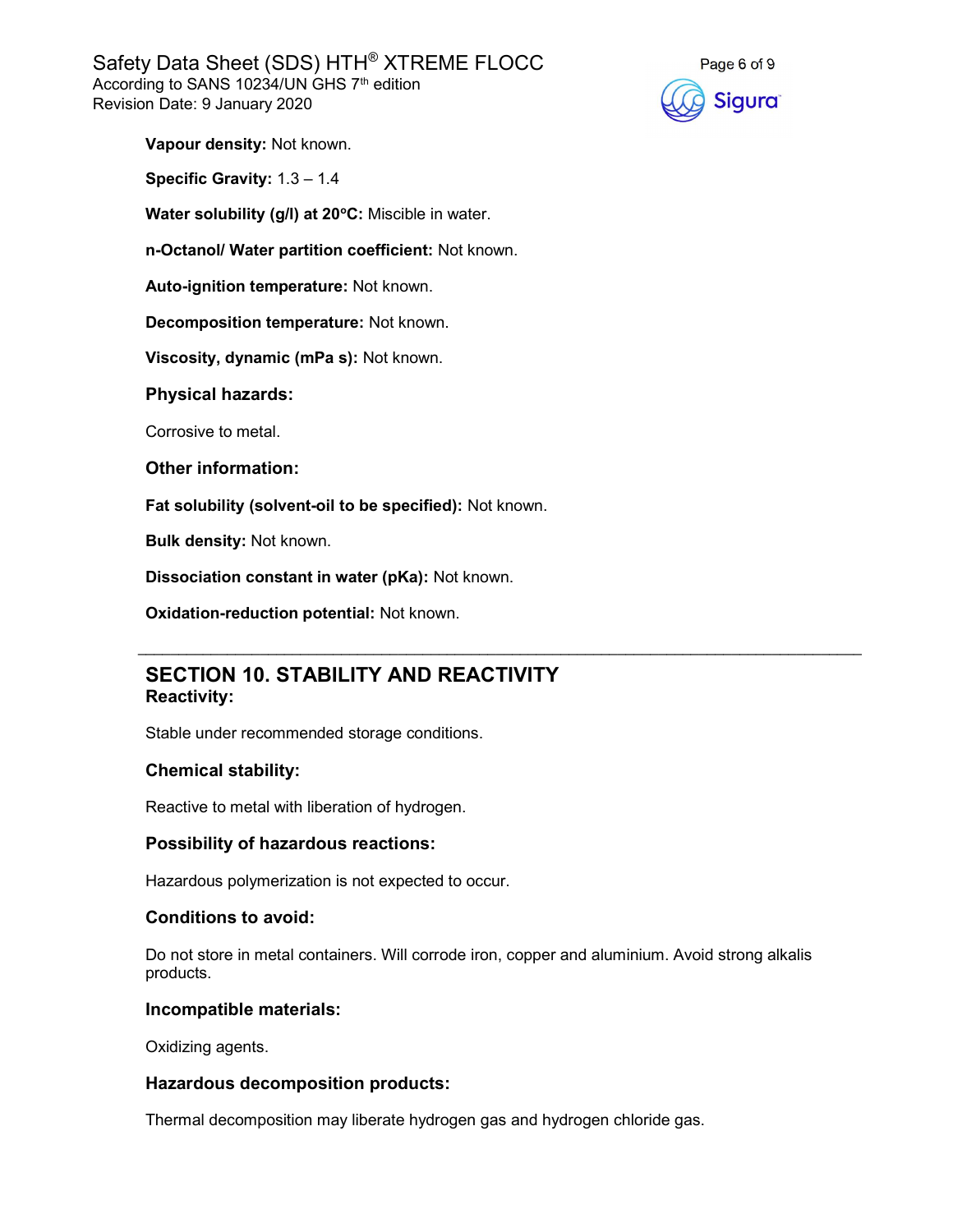

## SECTION 11. TOXICOLOGICAL INFORMATION Toxicokinetics, metabolism and distribution:

Non-human toxicological data: No data available.

Method: No data available.

Dosage: No data available.

Routes of administration: No data available.

Results: No data available.

Absorption: No data available.

Distribution: No data available.

Metabolism: No data available.

Excretion: No data available.

### Information on toxicological effects:

Acute toxicity: LD<sub>50</sub> Oral for rat 12.8 g/kg

Skin corrosion/irritation: No data available.

Serious eye damage/irritation: Corrosive to eyes.

Respiratory or skin sensitization: No data available.

Germ cell mutagenicity: No data available.

Carcinogenicity: No data available

Reproductive toxicity: No data available.

STOT-single exposure: No data available.

STOT-repeated exposure: No data available.

Aspiration hazard: No data available.

## SECTION 12. ECOLOGICAL INFORMATION Toxicity:

Fish:  $LC_{50}$  (96 h) Rainbow trout, 405 mg/L

Daphnia:  $LC_{50}$  (48 h) Daphnia Magna, 233.2 mg/L

### Persistence and degradability: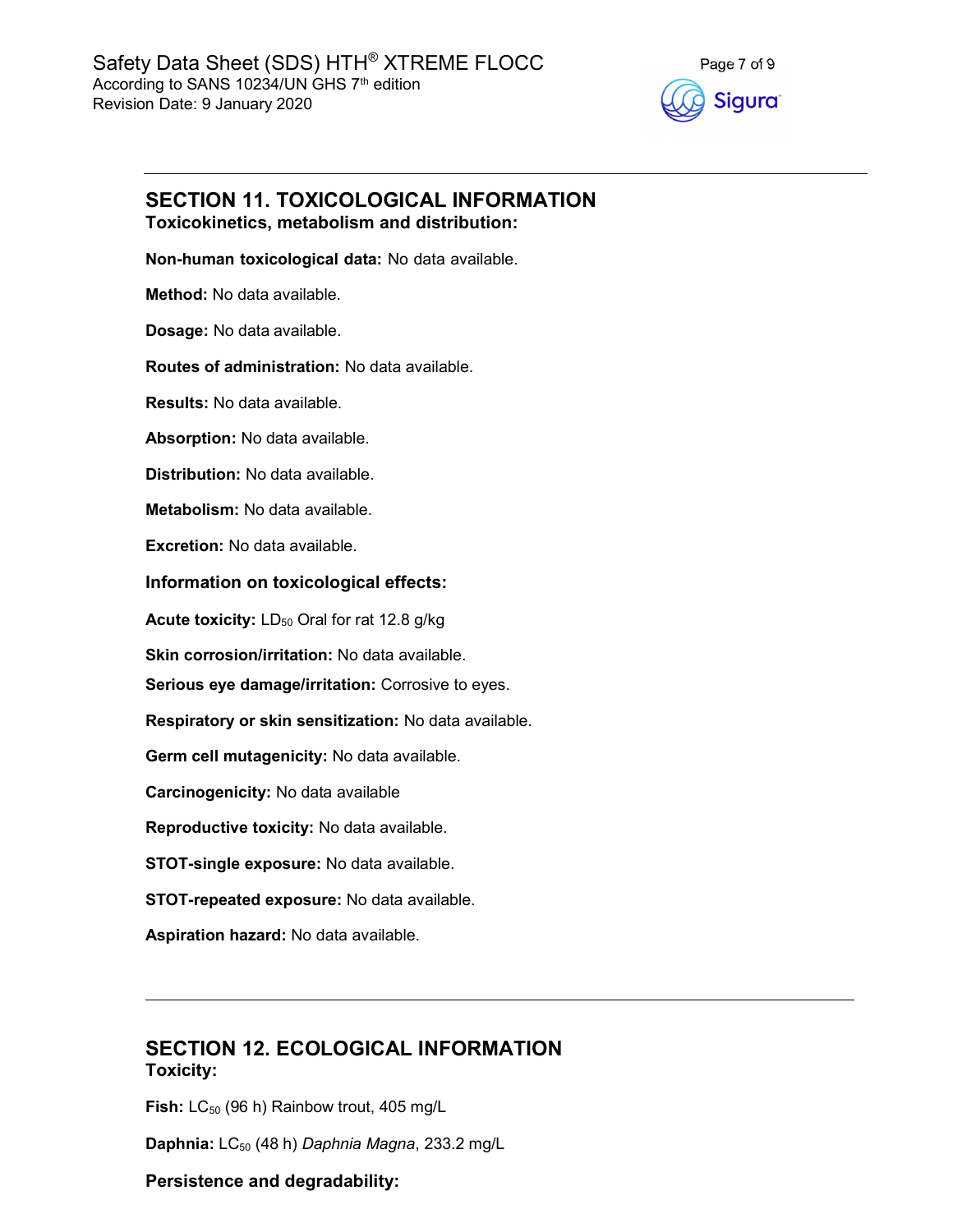Safety Data Sheet (SDS) HTH® XTREME FLOCC According to SANS 10234/UN GHS 7<sup>th</sup> edition Revision Date: 9 January 2020



No data available.

### Bioaccumulative potential:

No data available.

#### Mobility in soil

No data available.

#### Results of PBT & vPvB assessment:

No data available.

#### Other adverse effects:

No data available.

## SECTION 13. DISPOSAL CONSIDERATIONS Waste treatment methods:

Dispose of in accordance with municipal, provincial and national regulations.

#### Product/ packaging disposal:

Recycle where possible.

## SECTION 14. TRANSPORT INFORMATION

|                                                                             | Land transport<br>Sea transport<br>(ADR/RID)<br>(IMDG) |                                                   | Air transport<br>(ICAO/IATA)                             |
|-----------------------------------------------------------------------------|--------------------------------------------------------|---------------------------------------------------|----------------------------------------------------------|
| <b>UN-Number</b>                                                            | 3264                                                   | 3264                                              | 3264                                                     |
| <b>UN Proper shipping</b><br>name:                                          | CORROSIVE LIQUID,<br>ACIDIC. INORGANIC.<br>N.O.S.      | CORROSIVE LIQUID.<br>ACIDIC. INORGANIC.<br>N.O.S. | <b>CORROSIVE LIQUID.</b><br>ACIDIC. INORGANIC.<br>N.O.S. |
| <b>Transport hazard class:</b>                                              | 8                                                      | 8                                                 | 8                                                        |
| Packaging group:                                                            | Ш                                                      | Ш                                                 | Ш                                                        |
| Marine pollutant:                                                           | No.                                                    | No.                                               | No                                                       |
| <b>Special precautions for</b><br>user:                                     | None                                                   | None                                              | None                                                     |
| Transport in bulk according to<br>MARPOL 73/78 Annex II and<br>the IBC code |                                                        |                                                   |                                                          |

# SECTION 15. REGULATORY INFORMATION

Safety, health and environmental regulations/legislation for the mixture:

Relevant information regarding authorization: None known.

Relevant information regarding restrictions: None known.

EU regulations: Regulation EC 1272/2008 [EU-GHS/CLP]